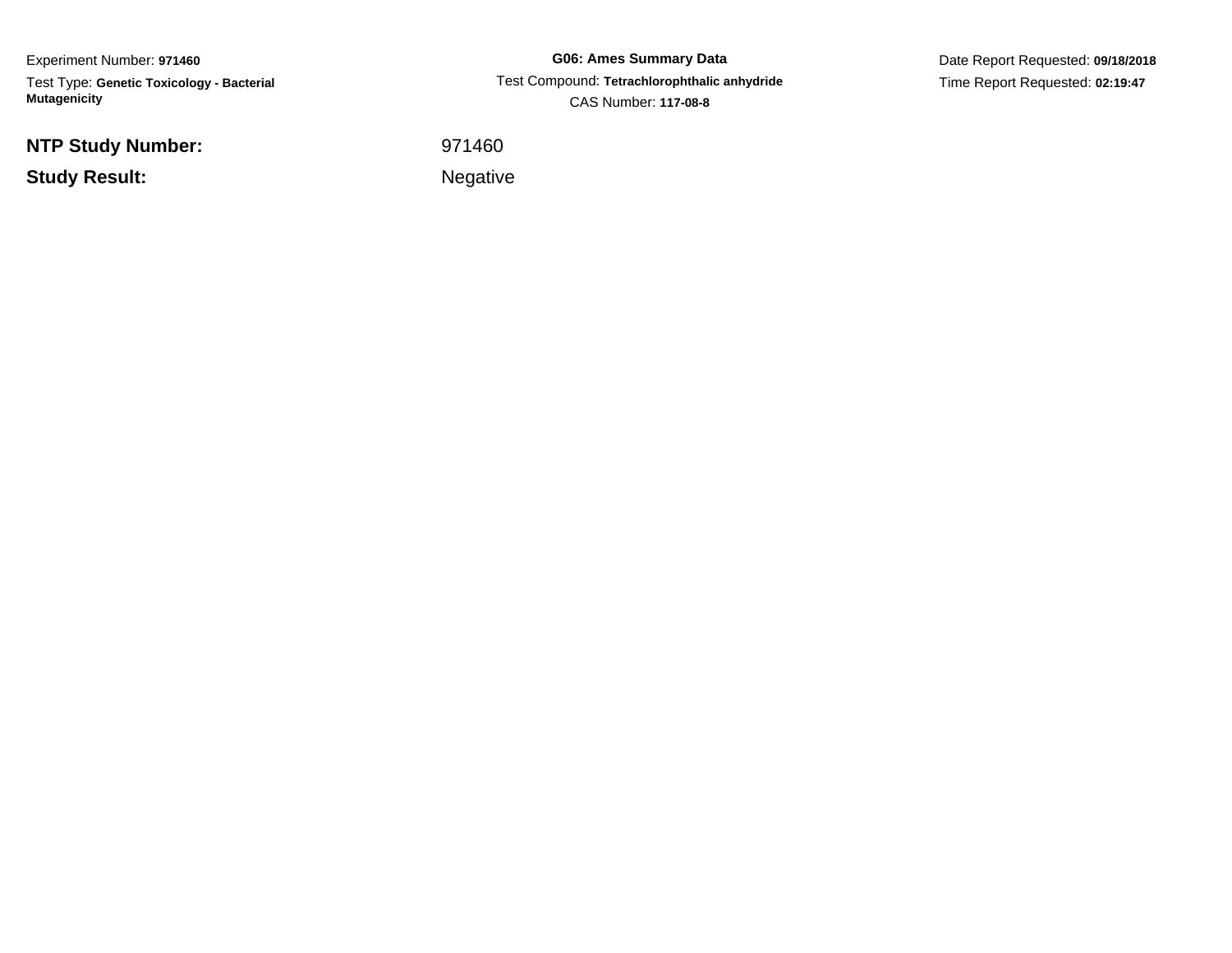Test Type: **Genetic Toxicology - Bacterial Mutagenicity**

# **G06: Ames Summary Data** Test Compound: **Tetrachlorophthalic anhydride**CAS Number: **117-08-8**

|                               |                   |                   | Strain: TA100          |                           |                     |
|-------------------------------|-------------------|-------------------|------------------------|---------------------------|---------------------|
| Dose (ug/Plate)               | <b>Without S9</b> | <b>Without S9</b> | <b>With 10% Rat S9</b> | <b>With 10% Rat S9</b>    | With 10% Hamster S9 |
| Vehicle Control <sup>1</sup>  | $102 \pm 5.3$     | $100 \pm 2.5$     | $111 \pm 8.1$          | $100 \pm 5.9$             | $108 \pm 9.7$       |
| 33.3                          | $90 \pm 4.5$      |                   | $123 \pm 8.4$          |                           | $90 \pm 5.8$        |
| 100.0                         | $96 \pm 4.0$      | $103 \pm 2.9$     | $104 \pm 5.1$          | $87 \pm 5.5$              | $94 \pm 15.6$       |
| 333.3                         | $95 \pm 5.3$      | $96 \pm 10.2$     | $99 \pm 10.9$          | $92 \pm 9.5$              | $92 \pm 4.9$        |
| 1000.0                        | $82 \pm 5.5$      | $75 \pm 8.0$      | $110 \pm 8.2$          | $99 \pm 0.9$              | $75 \pm 3.6$        |
| 3333.3                        | $88 \pm 1.2^p$    | $56 \pm 8.4^s$    | $102 \pm 1.0^p$        | $75 \pm 0.7$              | $64 \pm 11.8$       |
| 6666.7                        |                   | Toxic             |                        | $38 \pm 3.7$ <sup>s</sup> |                     |
| <b>Trial Summary</b>          | Negative          | Negative          | Negative               | Negative                  | Negative            |
| Positive Control <sup>2</sup> |                   |                   | $627 \pm 18.2$         | $823 \pm 37.4$            | $1278 \pm 34.7$     |
| Positive Control <sup>3</sup> | $526 \pm 12.0$    | $358 \pm 15.3$    |                        |                           |                     |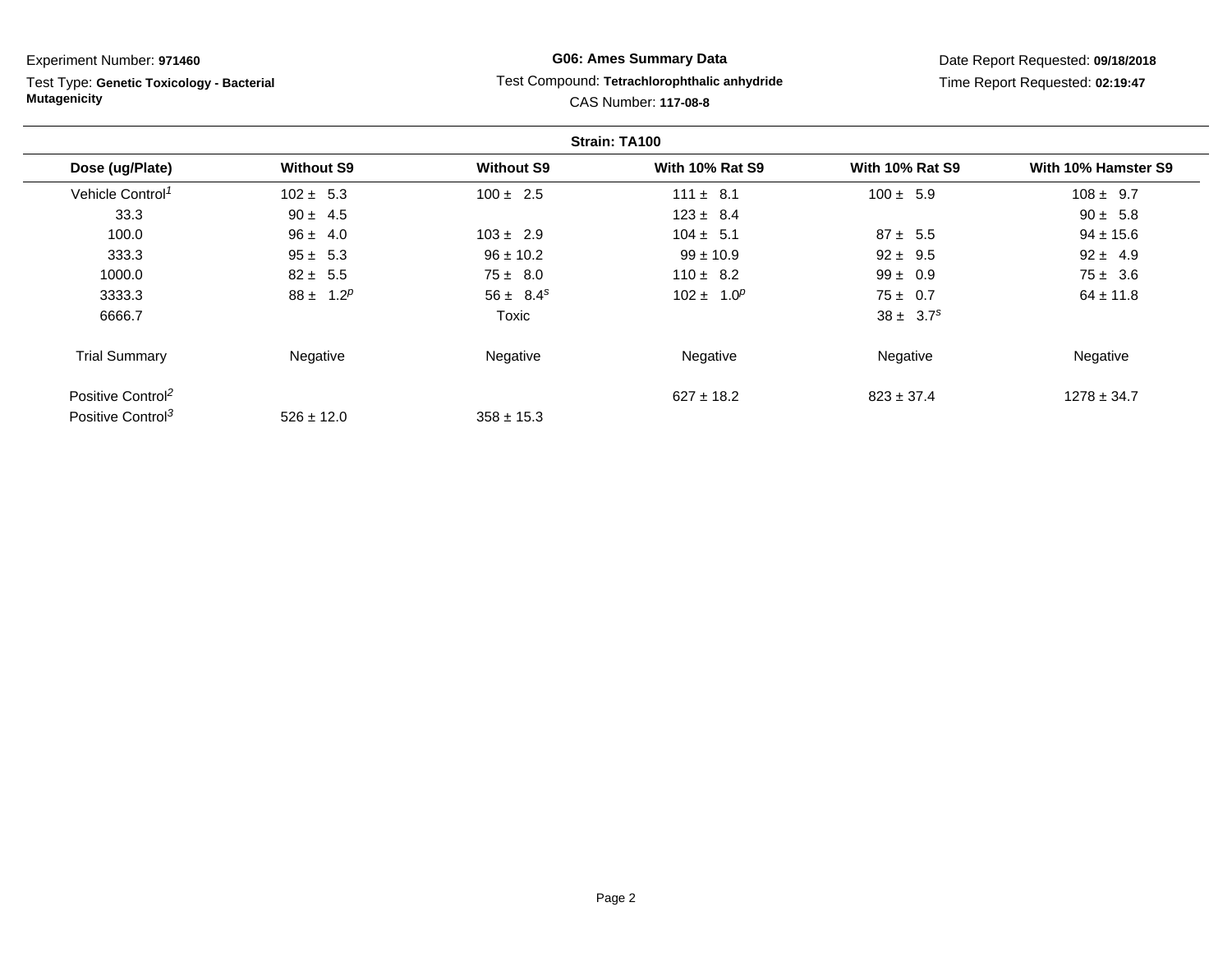Test Type: **Genetic Toxicology - Bacterial Mutagenicity**

# **G06: Ames Summary Data** Test Compound: **Tetrachlorophthalic anhydride**CAS Number: **117-08-8**

# Date Report Requested: **09/18/2018**Time Report Requested: **02:19:47**

| Dose (ug/Plate)                                                | With 10% Hamster S9 |
|----------------------------------------------------------------|---------------------|
| Vehicle Control <sup>1</sup>                                   | $93 \pm 2.3$        |
| 33.3                                                           |                     |
| 100.0                                                          | $66 \pm 5.1$        |
| 333.3                                                          | $59 \pm 3.5$        |
| 1000.0                                                         | $59 \pm 4.5$        |
| 3333.3                                                         | $52 \pm 6.9$        |
| 6666.7                                                         | $31 \pm 4.2$        |
| <b>Trial Summary</b>                                           | Negative            |
| Positive Control <sup>2</sup><br>Positive Control <sup>3</sup> | $1953 \pm 36.1$     |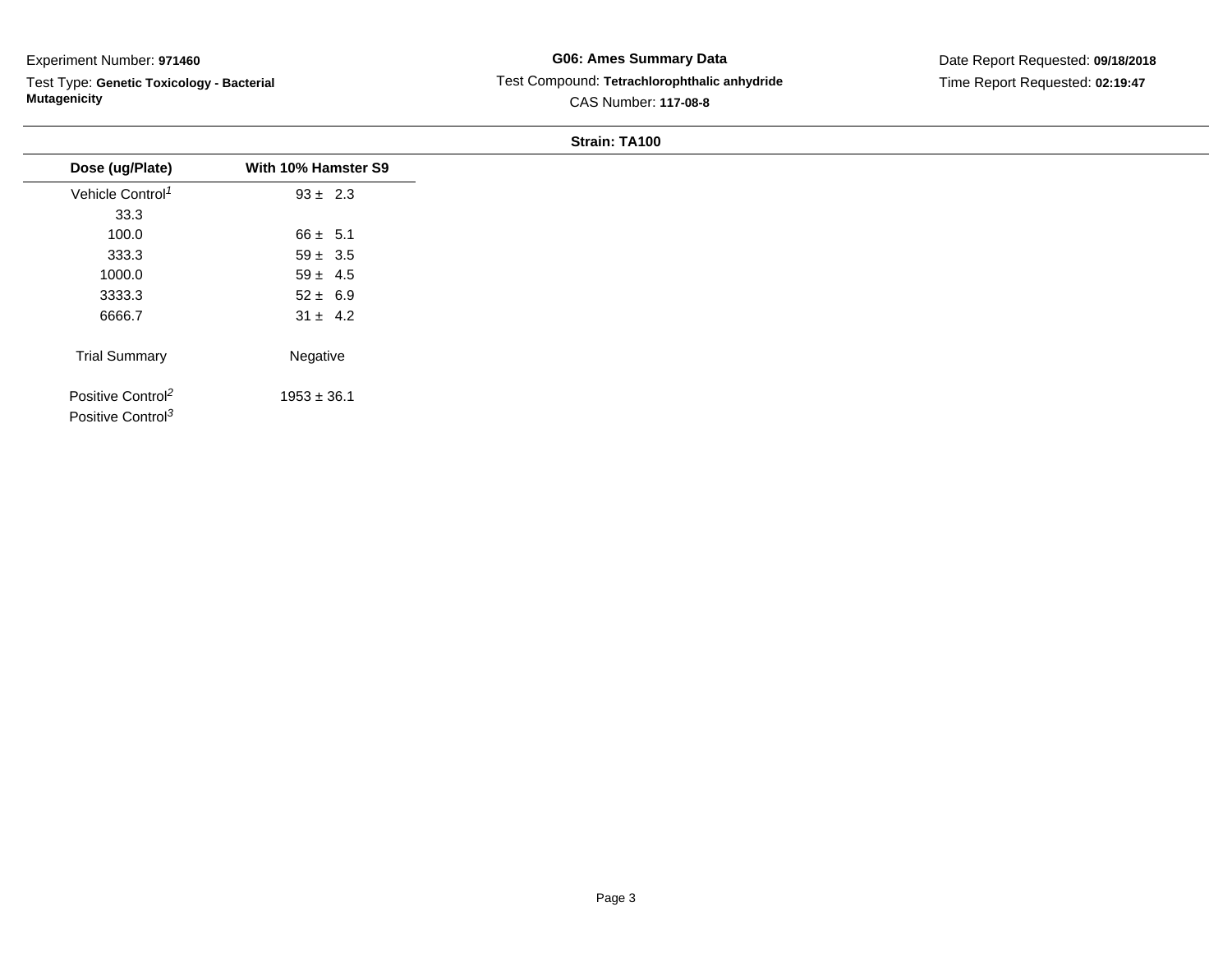Test Type: **Genetic Toxicology - Bacterial Mutagenicity**

# **G06: Ames Summary Data** Test Compound: **Tetrachlorophthalic anhydride**CAS Number: **117-08-8**

|                               |                   |                   | Strain: TA1535         |                        |                     |
|-------------------------------|-------------------|-------------------|------------------------|------------------------|---------------------|
| Dose (ug/Plate)               | <b>Without S9</b> | <b>Without S9</b> | <b>With 10% Rat S9</b> | <b>With 10% Rat S9</b> | With 10% Hamster S9 |
| Vehicle Control <sup>1</sup>  | $25 \pm 3.1$      | $15 \pm 1.5$      | $9 \pm 0.3$            | $8 \pm 1.5$            | $15 \pm 1.9$        |
| 33.3                          | $14 \pm 1.2$      |                   | $9 \pm 2.5$            |                        | $16 \pm 2.3$        |
| 100.0                         | $17 \pm 1.0$      | $17 \pm 1.2$      | $9 \pm 1.7$            | $7 \pm 1.3$            | $11 \pm 2.0$        |
| 333.3                         | $20 \pm 0.7$      | $20 \pm 4.3$      | $11 \pm 2.7$           | $9 \pm 0.0$            | $11 \pm 1.5$        |
| 1000.0                        | $18 \pm 3.5$      | $16 \pm 2.6$      | $13 \pm 4.2$           | $11 \pm 2.4$           | $8 \pm 1.5$         |
| 3333.3                        | $13 \pm 5.5^p$    | $12 \pm 1.7^s$    | $8 \pm 2.2^p$          | $9 \pm 0.9$            | $9 \pm 2.9$         |
| 6666.7                        |                   | Toxic             |                        | $6 \pm 3.5$            |                     |
| <b>Trial Summary</b>          | Negative          | Negative          | Negative               | Negative               | Negative            |
| Positive Control <sup>3</sup> | $444 \pm 17.0$    | $338 \pm 21.3$    |                        |                        |                     |
| Positive Control <sup>4</sup> |                   |                   | $374 \pm 12.8$         | $321 \pm 21.4$         | $458 \pm 3.3$       |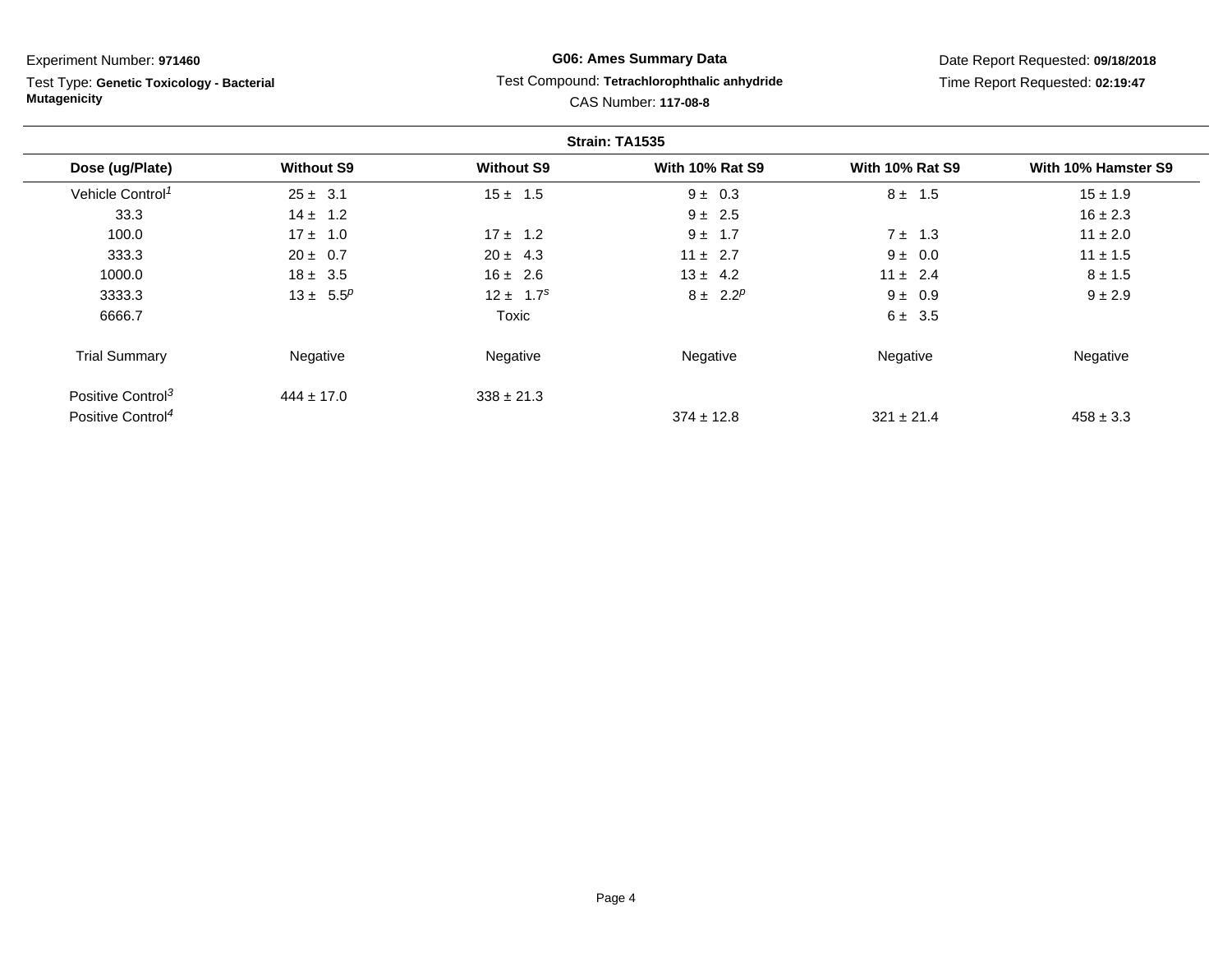Test Type: **Genetic Toxicology - Bacterial Mutagenicity**

# **G06: Ames Summary Data** Test Compound: **Tetrachlorophthalic anhydride**CAS Number: **117-08-8**

Date Report Requested: **09/18/2018**Time Report Requested: **02:19:47**

|                               |                     | Strain: TA1535 |
|-------------------------------|---------------------|----------------|
| Dose (ug/Plate)               | With 10% Hamster S9 |                |
| Vehicle Control <sup>1</sup>  | $7 \pm 0.9$         |                |
| 33.3                          |                     |                |
| 100.0                         | $12 \pm 3.3$        |                |
| 333.3                         | $6 \pm 1.2$         |                |
| 1000.0                        | $10 \pm 1.8$        |                |
| 3333.3                        | $9 \pm 1.5$         |                |
| 6666.7                        | $7 \pm 1.5$         |                |
| <b>Trial Summary</b>          | Negative            |                |
| Positive Control <sup>3</sup> |                     |                |
| Positive Control <sup>4</sup> | $340 \pm 27.4$      |                |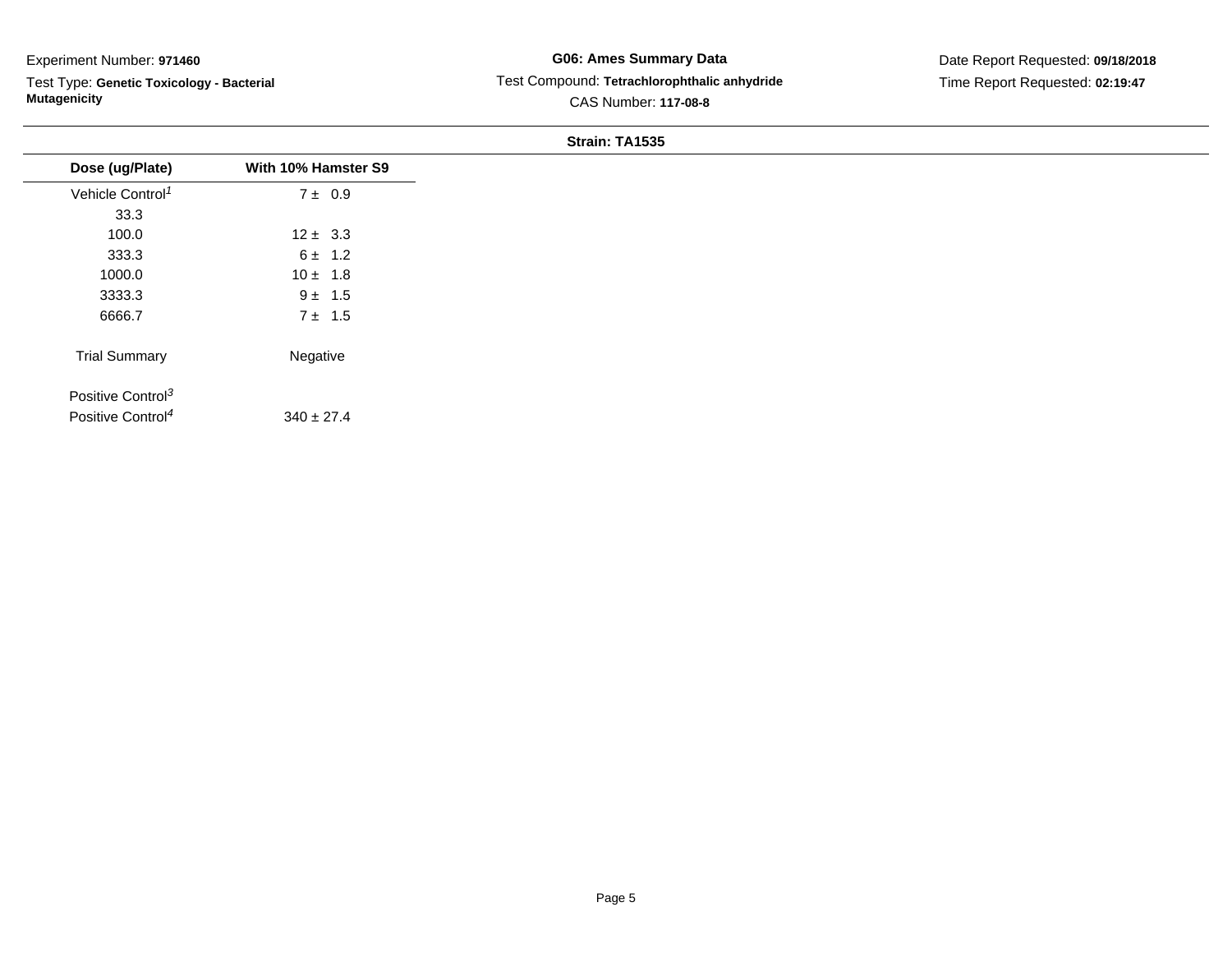Test Type: **Genetic Toxicology - Bacterial Mutagenicity**

# **G06: Ames Summary Data** Test Compound: **Tetrachlorophthalic anhydride**CAS Number: **117-08-8**

|                               |                   |                          | Strain: TA1537         |                        |                     |
|-------------------------------|-------------------|--------------------------|------------------------|------------------------|---------------------|
| Dose (ug/Plate)               | <b>Without S9</b> | <b>Without S9</b>        | <b>With 10% Rat S9</b> | <b>With 10% Rat S9</b> | With 10% Hamster S9 |
| Vehicle Control <sup>1</sup>  | $16 \pm 1.5$      | $7 \pm 1.7$              | $24 \pm 4.3$           | 16±<br>0.9             | $24 \pm 1.7$        |
| 33.3                          | $9 \pm 0.7$       |                          | $24 \pm 4.3$           |                        | $26 \pm 1.3$        |
| 100.0                         | $6 \pm 1.9$       | $8 \pm 0.9$              | $21 \pm 2.0$           | $12 \pm$<br>2.4        | $24 \pm 1.8$        |
| 333.3                         | $9 \pm 1.5$       | $8 \pm 0.9$              | $29 \pm 1.8$           | $12 \pm$<br>2.6        | $28 \pm 1.2$        |
| 1000.0                        | $7 \pm 1.2$       | $7 \pm 1.0$              | $22 \pm 2.2$           | $12 \pm$<br>1.7        | $20 \pm 2.7$        |
| 3333.3                        | $6 \pm 0.9^p$     | $7 \pm 0.9^s$            | $27 \pm 2.1^p$         | 8±<br>0.3              | $14 \pm 1.2$        |
| 6666.7                        |                   | $0 \pm 0.0$ <sup>s</sup> |                        | 6±<br>1.5              |                     |
| <b>Trial Summary</b>          | Negative          | Negative                 | Negative               | Negative               | Negative            |
| Positive Control <sup>4</sup> |                   |                          | $238 \pm 45.9$         | $553 \pm 191.4$        | $245 \pm 7.5$       |
| Positive Control <sup>5</sup> | $166 \pm 5.6$     | $59 \pm 6.9$             |                        |                        |                     |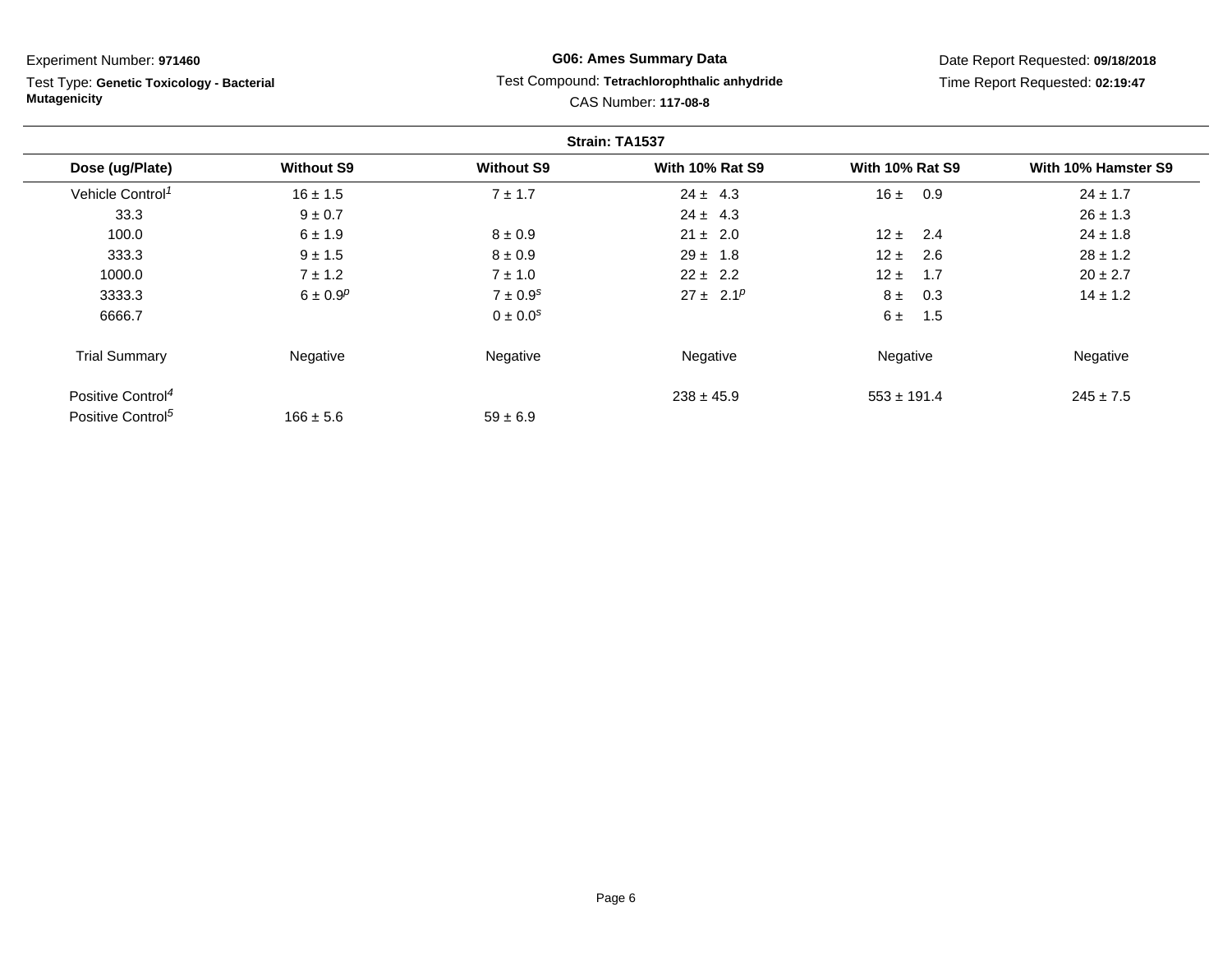Test Type: **Genetic Toxicology - Bacterial Mutagenicity**

# **G06: Ames Summary Data** Test Compound: **Tetrachlorophthalic anhydride**CAS Number: **117-08-8**

# Date Report Requested: **09/18/2018**Time Report Requested: **02:19:47**

| Dose (ug/Plate)               | With 10% Hamster S9 |
|-------------------------------|---------------------|
| Vehicle Control <sup>1</sup>  | $16 \pm 1.3$        |
| 33.3                          |                     |
| 100.0                         | $12 \pm 2.1$        |
| 333.3                         | $12 \pm 1.5$        |
| 1000.0                        | $10 \pm 2.3$        |
| 3333.3                        | $9 \pm 2.4$         |
| 6666.7                        | $4 \pm 0.9$         |
|                               |                     |
| <b>Trial Summary</b>          | Negative            |
| Positive Control <sup>4</sup> | $221 \pm 28.0$      |
| Positive Control <sup>5</sup> |                     |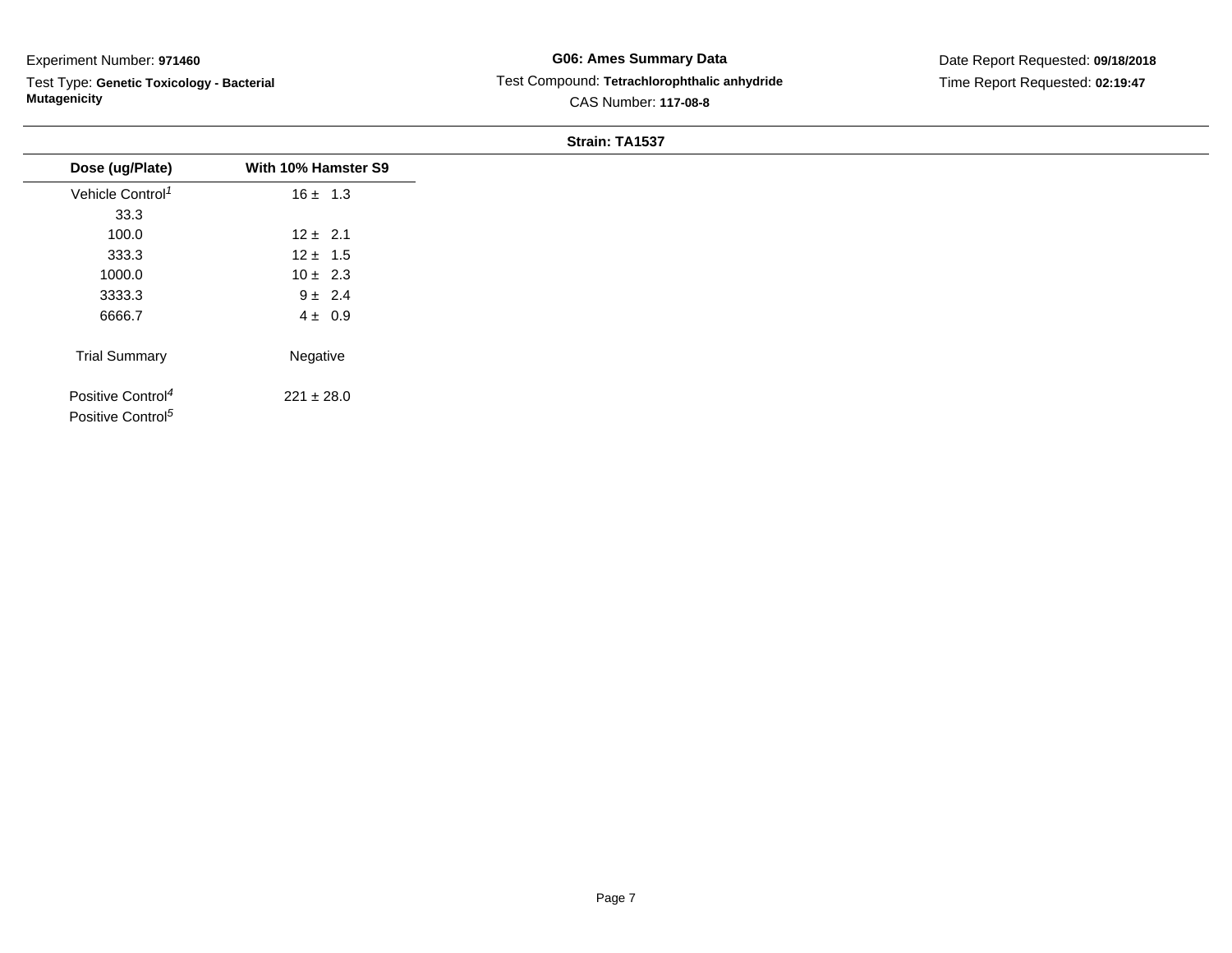Test Type: **Genetic Toxicology - Bacterial Mutagenicity**

# **G06: Ames Summary Data** Test Compound: **Tetrachlorophthalic anhydride**CAS Number: **117-08-8**

|                               |                   |                   | <b>Strain: TA98</b>    |                        |                     |
|-------------------------------|-------------------|-------------------|------------------------|------------------------|---------------------|
| Dose (ug/Plate)               | <b>Without S9</b> | <b>Without S9</b> | <b>With 10% Rat S9</b> | <b>With 10% Rat S9</b> | With 10% Hamster S9 |
| Vehicle Control <sup>1</sup>  | $16 \pm 1.5$      | $26 \pm 4.0$      | $34 \pm 3.1$           | $36 \pm 2.3$           | $46 \pm 4.2$        |
| 33.3                          | $13 \pm 3.5$      |                   | $29 \pm 2.1$           |                        | $35 \pm 1.5$        |
| 100.0                         | $13 \pm 3.5$      | $25 \pm 3.1$      | $33 \pm 6.8$           | $34 \pm 3.5$           | $33 \pm 6.0$        |
| 333.3                         | $13 \pm 2.6$      | $31 \pm 3.5$      | $28 \pm 2.3$           | $34 \pm 1.5$           | $26 \pm 1.9$        |
| 1000.0                        | $18 \pm 1.5$      | $27 \pm 1.3$      | $27 \pm 3.5$           | $37 \pm 2.1$           | $26 \pm 0.3$        |
| 3333.3                        | $15 \pm 0.3$      | $12 \pm 1.7$      | $26 \pm 3.8^p$         | $28 \pm 2.6$           | $24 \pm 4.5$        |
| 6666.7                        |                   | $15 \pm 3.1^s$    |                        | $26 \pm 4.3$           |                     |
| <b>Trial Summary</b>          | Negative          | Negative          | Negative               | Negative               | Negative            |
| Positive Control <sup>2</sup> |                   |                   | $798 \pm 62.0$         | $847 \pm 64.9$         | $1397 \pm 41.3$     |
| Positive Control <sup>6</sup> | $615 \pm 9.0$     | $738 \pm 59.5$    |                        |                        |                     |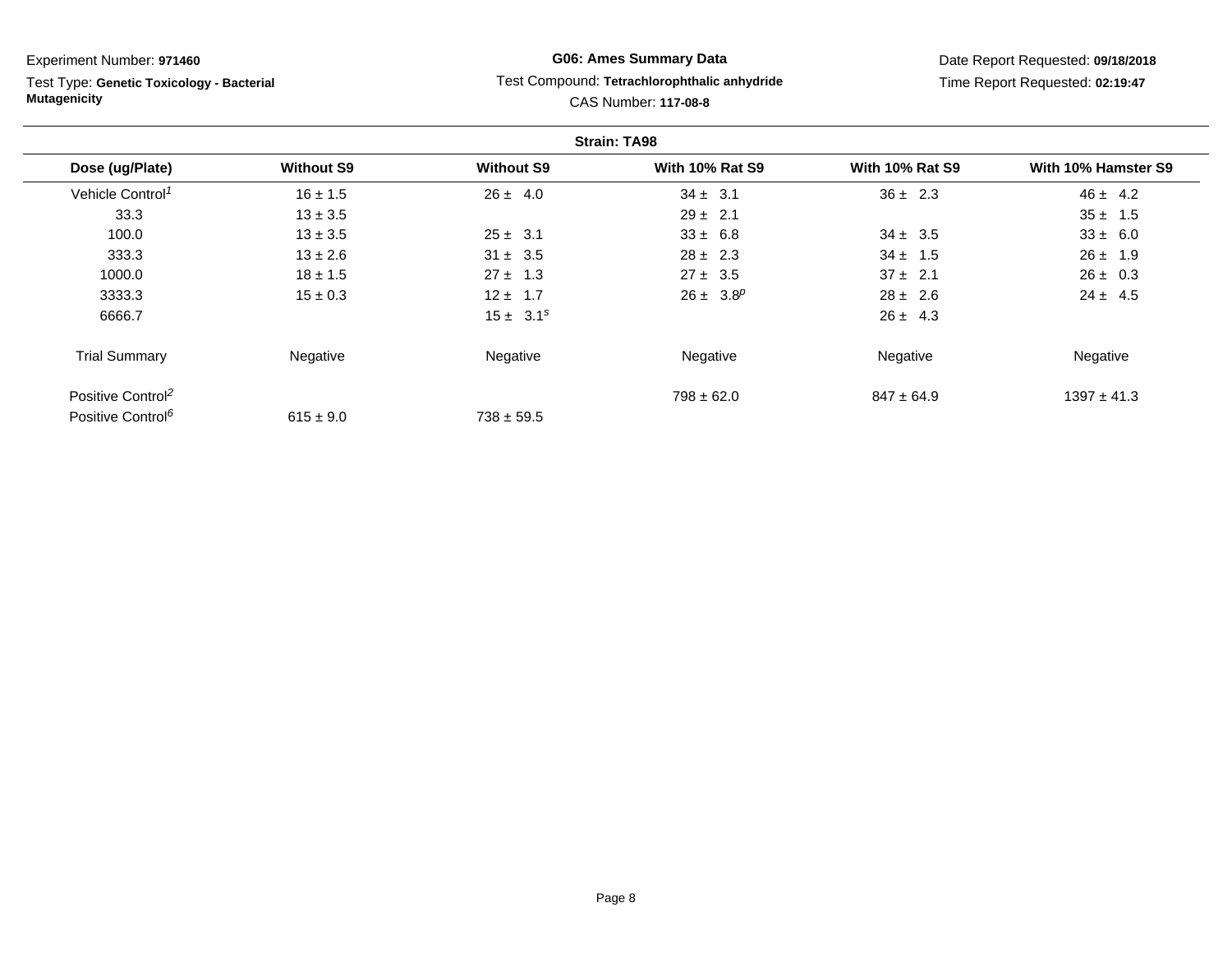Test Type: **Genetic Toxicology - Bacterial Mutagenicity**

# **G06: Ames Summary Data** Test Compound: **Tetrachlorophthalic anhydride**CAS Number: **117-08-8**

Date Report Requested: **09/18/2018**Time Report Requested: **02:19:47**

| Dose (ug/Plate)                                                | With 10% Hamster S9 |
|----------------------------------------------------------------|---------------------|
| Vehicle Control <sup>1</sup>                                   | $29 \pm 2.1$        |
| 33.3                                                           |                     |
| 100.0                                                          | $38 \pm 2.7$        |
| 333.3                                                          | $37 \pm 3.2$        |
| 1000.0                                                         | $35 \pm 5.0$        |
| 3333.3                                                         | $38 \pm 1.9$        |
| 6666.7                                                         | $32 \pm 2.9$        |
| <b>Trial Summary</b>                                           | Negative            |
| Positive Control <sup>2</sup><br>Positive Control <sup>6</sup> | $1596 \pm 54.6$     |